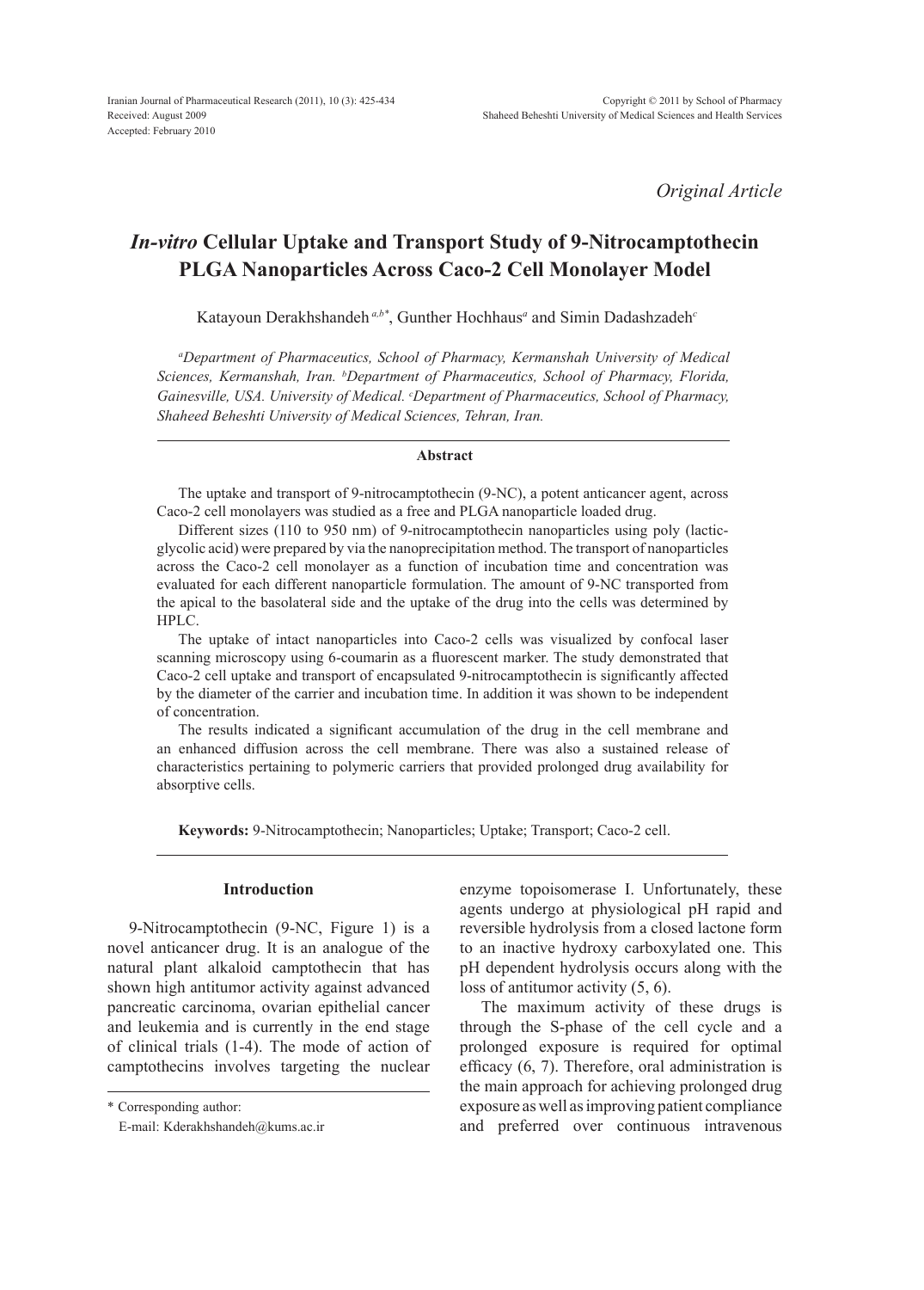administration. However, camptothecin derivatives show low oral bioavailability that may be explained by their physicochemical factors such as solubility and permeability in addition to physiological factors (*i.e*. intestinal absorption, cytochrome  $P_{450}$ -dependent high first pass effect and efflux by a variety of transporters mostly P-glycoprotein) (8).

Similar to other lipophilic analogues of camptothecin, low and variable oral bioavailability of 9-NC was observed in pharmacokinetic studies in rats (9). It is currently unknown as to whether physiological factors play a role in contributing to the low and variable bioavailability of 9-NC.

Biodegradable nanoparticles have been suggested as being promising drug carriers with the goal of improving oral bioavailability by circumventing P-gp exposure thereby protecting labile molecules from gastrointestinal (GI) enzymes. In addition they provide prolonged drug exposure of target cells (for example cancerous cells) by providing sustained drug release in the circulation (10-14).

Consequently, the encapsulation of camptothecins within biocompatible nanocomposites such as liposomes, nanocapsules, micellar systems and conjugates has been proposed as a method to increase their oral bioavailability (14-17). The encapsulated drug is not expected to have an increased mean residence time within the body and it is not anticipated to be recognized by P-gp. Furthermore encapsulation can stabilize the labile lactone structure resulting from a low gastric pH. (18, 19)

 As the evaluation of the intestinal absorption of the encapsulated 9-NC as compared to the free drug is of specific importance and there was no previous study carried out regarding this matter, a decision taken to investigate the uptake and transport characteristics of 9-NC polymeric nanoparticles in the human colon adenocarcinoma cell line, Caco-2 cell, as an *invitro* model for intestinal absorption.

Caco-2 cells are a human colon epithelial cancer cell line, commonly used as an *in-vitro* model to study the human intestinal absorption of drugs and new developed carriers particularly nanoparticles (20-26). When cultured as a monolayer, Caco-2 cells differentiate to form tight junctions between cells serving as a model of the paracellular movement of compounds across the monolayer. In addition, Caco-2 cells express transporter proteins, efflux proteins, Phase II conjugation enzyme and serve as a model for a variety of transcellular pathways in addition to the metabolic transformation of test substances (23-26).

# **Experimental**

9-Nitrocamptothecin (9-NC), 99.8% pure, was purchased from Yuanjian Pharmaceutical Technology Develop Co., (China). Poly (DL, lactide-co-glycolid) (PLGA, 50:50 MW 12000) was obtained from Boehringer Ingelheim Co. (Ingelheim, Germany) in the form of  $Resomer^{(R)}$ 502H. Polyvinyl alcohol (PVA, MW 30000 Da, 87% hydrolyzed) was donated by Mowiol (Germany).

The Caco-2 cell line was obtained from the American Type Culture Collection (ATCC, Rockville, MD). Dulbeccos modified eagle medium (DMEM), heated inactivity fetal bovin serum (FBS), non-essential aminoacids, *L*-glutamine, sodium pyruvate, trypsin-EDTA (0.025%), penicillin-streptomycin solution, Hank's balanced salt solution (HBSS) and *N*-2hydroxyethyl piperazine-*N*-2-ethanesulfonic acid (HEPES) were purchased from Gibco (Invitrogen, Carlsbad, CA). 6-coumarine was purchased from (Fisher science, USA).

Acetone (Acet), pure potassium dihydrogen phosphate, Dichloromethane (DCM) and acetonitril were of HPLC or pharmaceutical grade (Merck, Germany).

*Preparation of various diameter nanoparticles*

Nanoparticles of diameters 110, 190, 310, 520 and 980 nm were formulated by the nanoprecipitation method and were characterized as discribed in our previous report (27). Briefly, the 9-NC (1 mg) and PLGA polymer were dissolved in the organic phase. For smaller nanoparticles (110, 190 nm) acetone was used as solvent. The solvent of choice used for the particles of sizes 310, 520 and 980 nm was DCM. The amount of polymer utilized depended on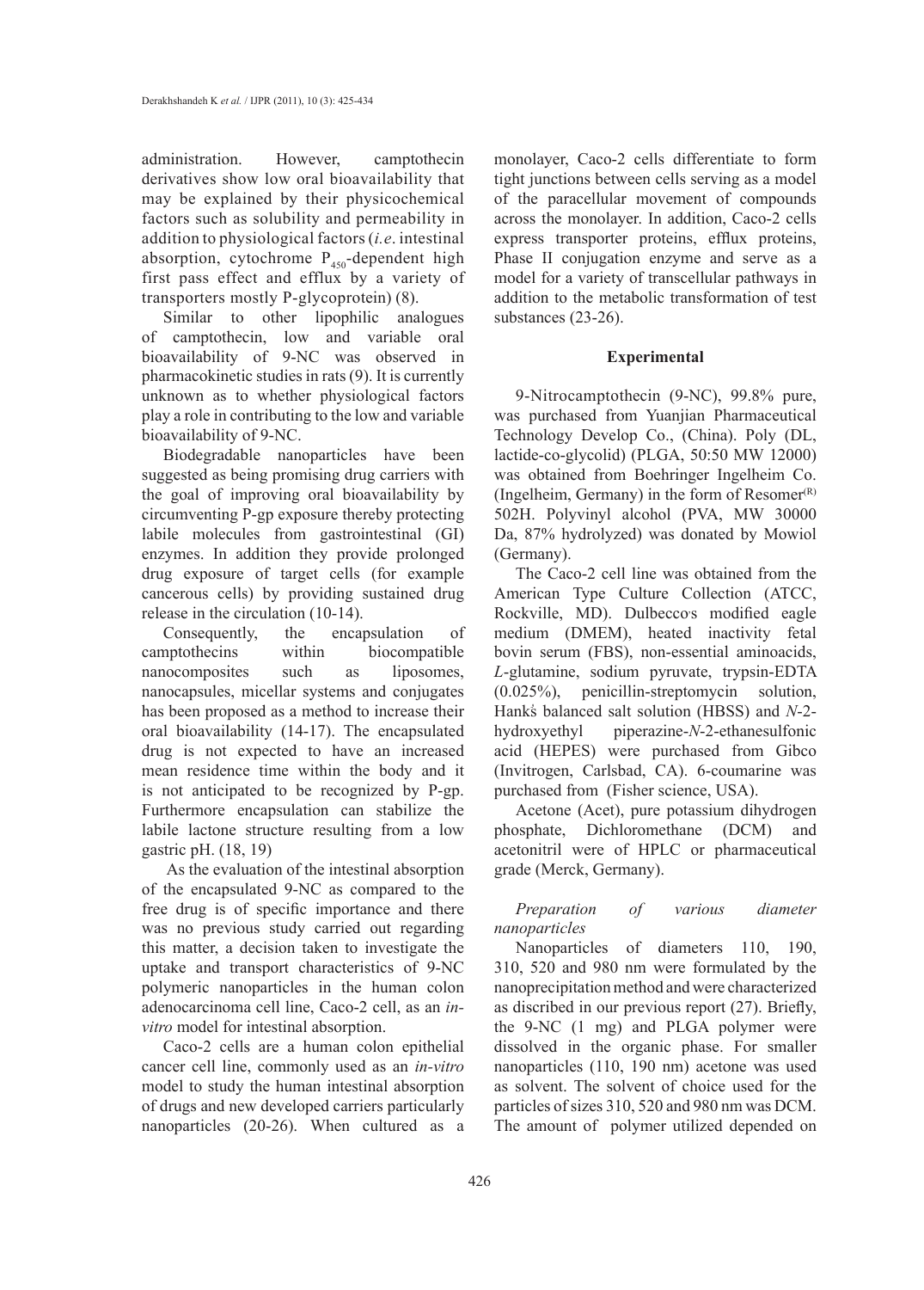| Loading $(\% )$ | PI   | <b>Size</b><br>(nm) | <b>Aqueous phase</b><br>(mL) | Organic phase<br>(mL) | PVA (%) | $PLGA$ (mg) | <b>Sample</b>  |
|-----------------|------|---------------------|------------------------------|-----------------------|---------|-------------|----------------|
| $30.5 \pm 2.87$ | 0.22 | $110 \pm 8.51$      | 30                           | Acet, 15              |         | 50          | N1             |
| $35.5 \pm 4.15$ | 0.28 | $190 \pm 12.67$     | 20                           | Acet, 12              | 1.10    | 165         | N <sub>2</sub> |
| $42.5 \pm 3.20$ | 0.26 | $310 \pm 13.35$     | 40                           | DCM, 20               | 1.50    | 50          | N <sub>3</sub> |
| $40.5 \pm 4.51$ | 0.25 | $523 \pm 10.67$     | 40                           | DCM, 20               | 1.50    | 100         | N <sub>4</sub> |
| $47.6 \pm 3.14$ | 0.21 | $950 \pm 14.53$     | 25                           | DCM, 10               |         | 100         | N <sub>5</sub> |

**Table 1.** Formulations and characterization parameters of 9-NC nanoparticles  $(n = 3)$ .

PI: Polydispersity Index

the desired size of the particles (Table 1). The organic phase was added drop wise 0.5 mL/min into a PVA aqueous solution (pH was adjusted to 3 by 0.1 N HCl) and stirred magnetically (700 rpm) at room temperature until complete evaporation of the organic solvent was achieved.

Subsequently, the prepared nanoparticles were accumulated by ultracentrifugation (Beckman, XL-90) at 45000 rpm and 4° C for 1 h. To obtain nanoparticles of 110 nm in diameter, the nanoparticle suspension (N1) was filtered through 0.2 µm syringe filters prior to ultracentrifugation.

The nanoparticles were washed three times in distilled water (pH 3) to allow for the complete removal of free drug and excess surfactants then freeze-dried. The acidic conditions of this procedure stabilized the active lactone form of the drug used.

The size distribution of the nanoparticles and their overall size was measured by laser light scattering (Brookhaven Instruments, Worcestershire, UK). The size distribution was achieved by using the polydispersity index. The lower the value is, the narrower the size distribution or the more uniform the nanoparticle sample is. The data reported in Table 1 represents an average of five recorded measurements.

The morphology and surface characteristics of the nanoparticles were tested using scanning electron microscopy (SEM) (Phillips, Eindhoven, Netherlands.) (27).

The drug content within the PLGA nanoparticles was determined as follows. 10 milligrams of freeze dried nanoparticles were dissolved in 1 mL DCM. The organic solvent was evaporated under a gentle stream of nitrogen. The residue was then dissolved in 1 mL of mobile phase and the concentration of 9-NC was analyzed by the previously reported HPLC method (28).

# *In-vitro drug release*

The *in-vitro* drug release of the nanoparticles was determined after suspending 10 milligrams of the 9-NC nanoparticles in 50 ml of phosphate buffer solution (pH 7.4, 37°C) then placing in a shaking water bath (200 rpm). At designated time intervals, 0.5 mL of sample was removed and centrifuged at 15,000 rpm for 20 min. The supernatant  $(100 \mu L)$  was injected directly into the HPLC instrument and the amount of released drug was determined. The precipitated nanoparticles were then redispersed in fresh 0.5 mL release medium and placed back into the original release medium for continuous measurement.

#### *Caco-2 cell culture*

Caco-2 cells were grown as a monolayer in 150 cm2 plastic culture flasks in Dulbecco's modified eagle medium (DMEM) supplemented with  $10\%$  (v/v) fetal bovine serum (FBS),  $1\%$ (v/v) non-essential amino acid solution, Na-Pyruvate and penicillin-streptomycin at 37° C in an atmosphere consisting of 5% CO2 and 90% relative humidity. Cells were passed 1: 4, every 5 days (at 70-80% confluence) using trypsine-0.025% EDTA. To study the transport and uptake passages 30-35 were used to estimate the GI barrier for oral chemotherapy.

#### *Transport study*

For the transport studies, cells (80% confluent) were harvested with trypsine–0.025% EDTA and seeded at a density of  $10<sup>5</sup>$  onto a polystyrene insert (1.131 cm2 growth area, Costar, Cambridge, MA) within the 12-well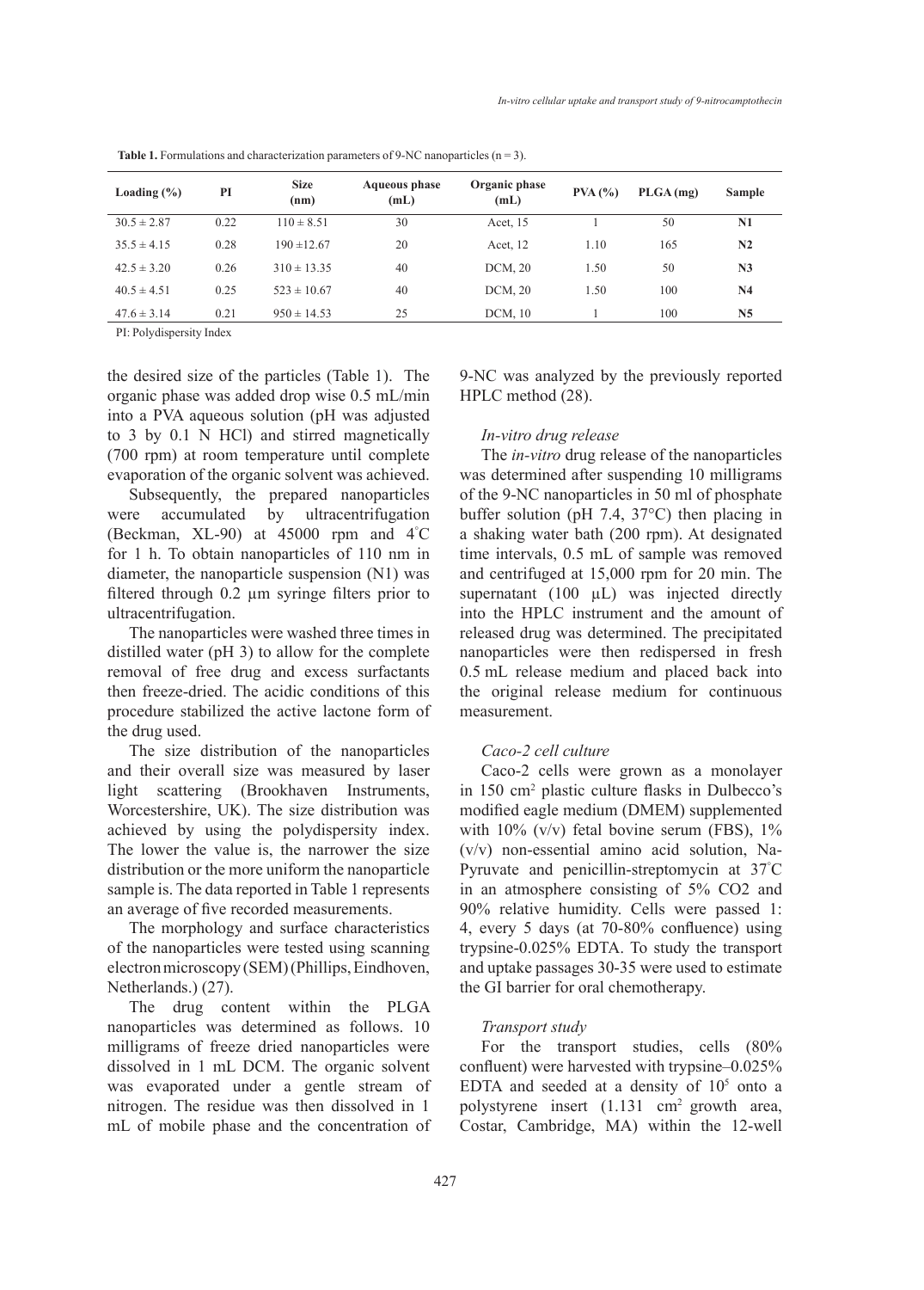

9-NC Lactone Form

9-NC Carboxylate Form

**Figure 1.** Chemical structures and equilibrium reaction between the lactone and carboxylate forms of 9-nitrocamptothecin (9-NC).

culture plates. The culture medium (0.5 mL in the apical side and 1.5 mL in basolateral side) was replaced 5 days following seeding and every 2 days thereafter.

The quality of the monolayers was assessed by measuring their transepithelial electrical resistance (TEER) at 37°C using an EVOM epithelial Voltmeter with an Endohm electrode (World Precision Instruments, INC., Sarasota, FL.) Also the transport of Lucifer yellow across the cell layer was determined at the end of each experiment. Only monolayers displaying TEER values above 400  $\Omega$  were used in the experiments. The permeability of Lucifer yellow was determined to be  $\leq 1$  % in all of the conducted experiments.

The transport study across the Caco-2 cell monolayers was carried out using a monolayer 21 days post seeding. Before the experiments, the monolayers were washed with HBSS containing 0.01 M HEPES (pH 7.4) and the TEER was measured. Then monolayers were then pre-incubated at 37°C for 30 min and the TEER was subsequently measured again. The HBSS on both sides of the monolayer was removed via aspiration. For the transport study of the nanoparticles and free drug, 0.5 ml HBSS (pH 7.4) containing nanoparticles and drug solution was added on the apical side and 1.5 mL of HBSS (pH 7.4) was added on the basolateral side of the monolayers. Then 200 μL aliquots were removed from the receiver side at desired time intervals (0.5-3 h). The concentration of drug in the samples was determined using the HPLC method (28).

#### *Caco-2 cell uptake study*

Cells (80% confluent) were harvested with trypsine-0.025% EDTA solution and cultured in a 96-well black plate (Costar, Corning Incorporated) at a density of  $5 \times 10^5$  cells/ well. When the cells within the 96-well plate reached almost 90% confluence the medium was removed. The cells were then washed with 200 µL HBSS and equilibrated for 1 h in an incubator. Upon the removal of the HBSS, appropriate amounts consisting of 200 µL of the 9-NC nanoparticles or a control equivalent to the predesigned concentration were introduced into each well. For each nanoparticle preparation and the control (no particles or drug solution) a total of 8 wells (one column) were used.

After 3 hours of incubation the nanoparticle suspension was removed by plastic pipette, the sample columns were washed three times with cold Phosphate buffer solution and the cells were solubilized in 50 µL solution of 0.5% triton-X 100 for 30 min.

Following the addition of 200 µL of the mobile phase, the samples were centrifuged for 10 min at 13,000 rpm and injected into the HPLC. In order to test the effect of incubation time and drug concentration on the nanoparticle uptake, cells were incubated with different concentrations of the drug for 3 h or the experiments were performed utilizing different incubation times.

#### *Confocal laser scanning microscopy*

Caco-2 cells were grown in Bioptech Delta T-dishes (Lab-Tek Chambered Coverglass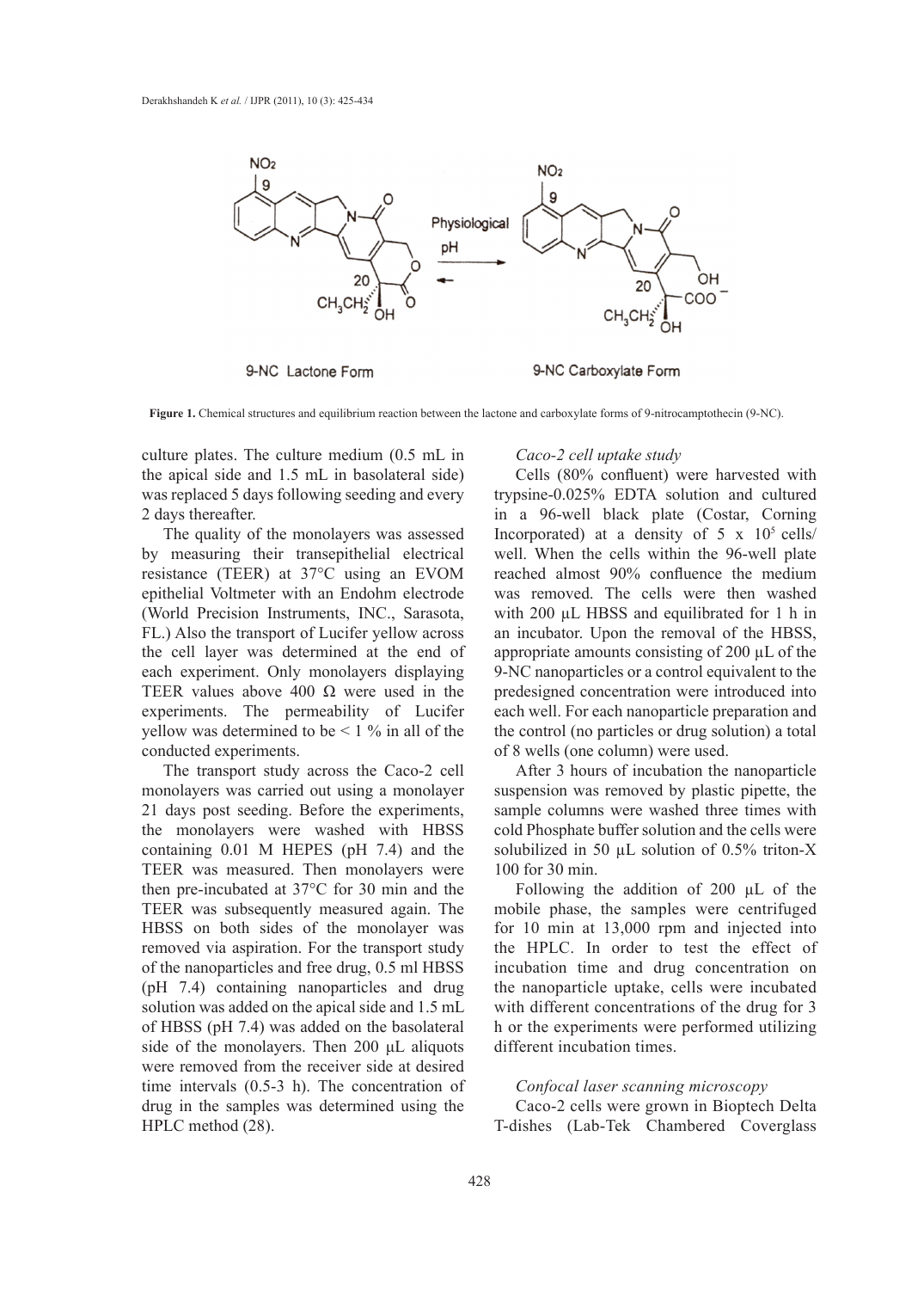

**Figure 2.** *In-vitro* release profile of 9-NC at PBS (pH 7.4) from PLGA nanoparticles.

 $0$   $0$   $0$   $0$   $0$   $0$   $0$   $20$   $25$ 

0 5 10 15 20 25 30 **time (h) Time (h)**

system) and maintained with  $5\%$  CO<sub>2</sub> at 37°C. After 80% confluence, the medium was removed and washed with HBSS. The cells were then incubated along with a suspension of 6-coumarine nanoparticles in the HBSS for 1-3 h.

In brief, for the preparation of coumarine-6 nanoparticles a solution of 0.25 mg coumarine in acetone (2 mL) was emulsified in 20 mL of an aqueous solution of 1% PVA using stirring at 700 rpm. Following the evaporation of the organic solvent, the nanoparticles were separated by an ultracentrifuge instrument at 40000 rpm and washed three times with distilled water. In order to remove the excess amount of coumarine, the nanoparticle suspension (10 mg in 50 mL water) was dialyzed through a dialysis membrane in 500 mL distilled water for 3 h.

At the end of the incubation periods, the cell monolayer was rinsed three times with cold PBS to remove excess nanoparticles and/ or free dye. Subsequent to adding fresh HBSS buffer the cells were viewed and imaged under a confocal laser scanning microscope (Carl Zeiss LSM 410, Goettingen, Germany) using a FITC filter (Ex (λ) 540 nm, Em (λ) 560 nm). The images were then processed with the aid of Carl Zeiss LSM software.

# *Statistical analysis*

A one-way ANOVA was performed to compare the uptake and transport parameters between the 9-NC nanoparticles and free drug groups. The level of significance was  $p < 0.05$ .



**Figure 3.** Effect of nanoaparticle diameter on 9-NC transport from apical to basolateral of Caco-2 cell monolayer. The control is 9-NC released under *in-vitro* conditions from various diameter nanoparticles and incubated with Caco-2 cells. (100  $\mu$ g/mL, n = 6).

#### **Results**

Camptothecin derivatives are potent anticancer drugs that show low oral bioavailability due to their low solubility, high first pass metabolism effect and effluxes via a variety of transporters mostly P-glycoprotein (8). Today encapsulation of these drugs within biodegradable nanoparticles is proposed as an alternative method for increasing their oral bioavailability (15-18).

Oral absorption of polymeric nano and microparticles by the gastrointestinal tract (GI) has been extensively studied for the last two decades (29-32). The possible mechanisms for transport of the particles through the gastrointestinal (and other physiological) barriers could be (1) paracellular passage: particles ''kneading'' between intestinal epithelial cells due to their extremely small size  $(< 50$  nm); (2) endocytotic uptake of the particles: absorbed by intestinal enterocytes through endocytosis (particles size  $\leq 500$  nm); and (3) lymphatic uptake: particles adsorbed by M cells of the Peyer's patches (particle size  $\leq$  5 mm) (11).

Cell culture models, such as Caco-2-cells offer the possibility of using pharmacological tools to generate more precise information on the mechanisms of uptake (20-26).

 This model has been used to demonstrate the absorption characteristics of Poly acrylic acid (33), a conjugate of n-butyl cyanoacrylate (34), and PLGA nanoparticles (35, 36) by intestinal cells. However, reports are still conflicting with regards to the kinetic uptake in addition to the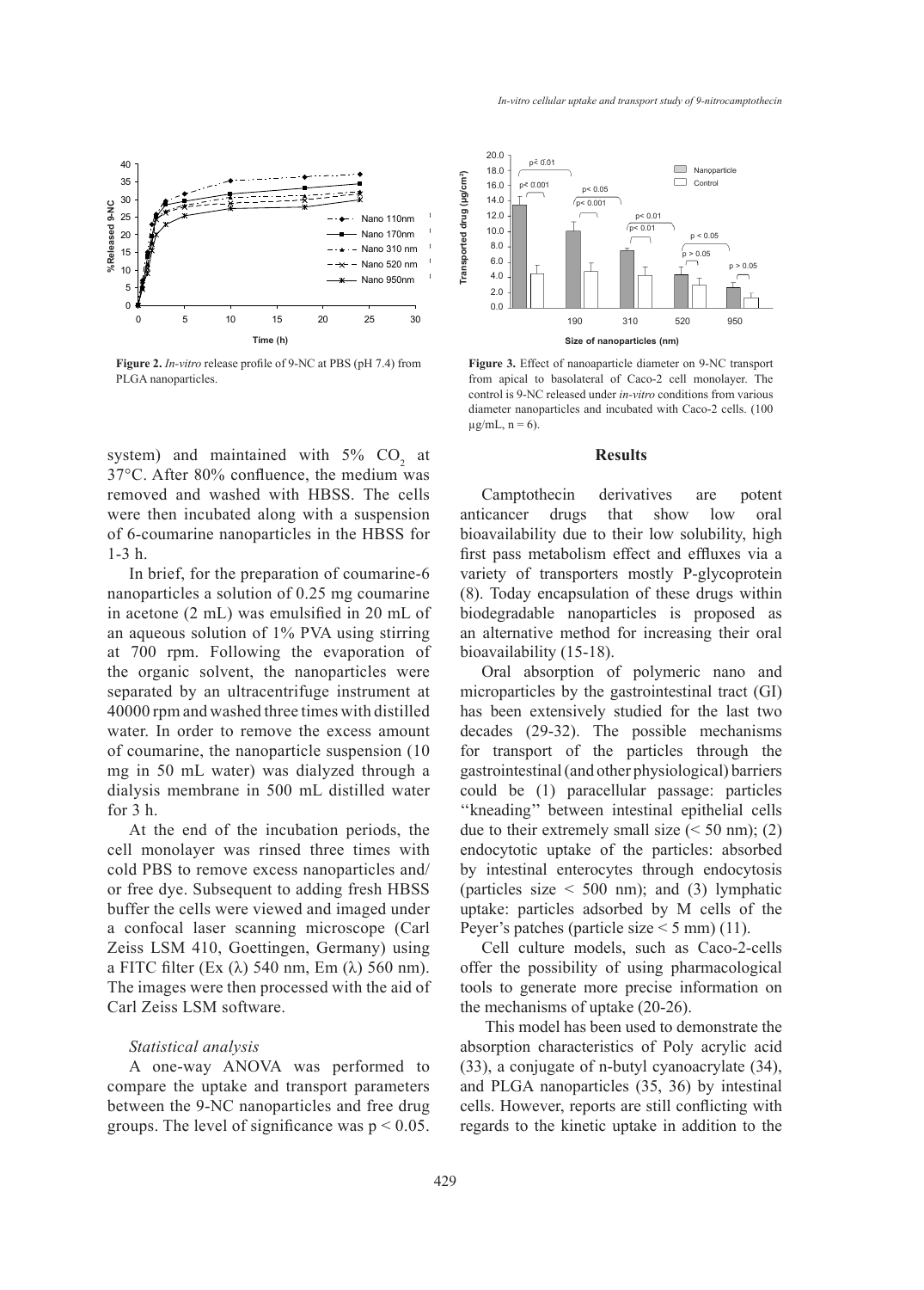

**Figure 4.** 9-NC transport from the apical to basolateral side of the Caco-2 cell monolayer after 3 hours incubation of N. formulation and control. The control is 9-NC released under *in-vitro* conditions from a nanoparticle formulation (N1) and incubated with Caco-2 cells. (100  $\mu$ g/mL, n = 6).

locations and mechanisms of uptake.

# *Characterization of 9-NC PLGA nanoparticles*

The size of the nanoparticles ranged from 110 to 950 nm with a polydispersity of lower than 0.3 indicating a uniform particle size distribution (Table 1). The zeta potential of nanoparticles was about -25 mV. The drug loading was more than 30%, suggesting that these particles are suitable for cellular studies in addition to quantifying uptake and transport.

Nanoparticles were found by SEM to be smooth and spherical in shape. The *in- vitro* drug release profiles of the 9-NC nanoparticles are shown in Figure 2. According to this data, at maximum 30% of the drug is released from nanoparticles during first 3 hours.

# *Transepithelial transport across Caco-2 cell monolayer*

The 9-NC apical to basolateral transport as either nanoparticle or drug solution was measured to evaluate the intestinal absorption (Figure 3 and 4). The drug encapsulated within smaller particles (110 nm) was more efficiently transported in comparison with the control and bigger particle sizes at the same concentration (Figure 3). For nanoparticles of size 110 nm the amount transported was roughly 3 times more than that of control and at each time point the permeated amount of 9-NC as nanoparticles exceeded that of the control (Figure 4).

The amount of transported drug encapsulated



**Figure 5.** Effect of concentration on 9-NC uptake and transport from the apical to basolateral side of the Caco-2 cell monolayer after 3 h incubation with  $N_1$  formulation. (n = 6).

inside the nanoparticles that passed through the Caco-2 cells increased by increasing the concentration in the incubation medium to a range of within 12.5 to 250 µg/mL (Figure 5). It is clear the percentage of transported drug is constant and there is no saturated pathway.

In another experiment, the effect of time on the transport of nanoparticles was studied. The amount of transported drug to basolateral side increased along with the incubation time up to 3 h. (Figure 6)

In all of the studies, the control experiments were carried out by incubating Caco-2 cells with 9-NC released from nanoparticles in PBS  $(pH = 7.4)$  at 37 $^{\circ}$ C over 3 h.

# *Effect of time and concentration on uptake*

To determine the effect of time and concentration on the uptake of 9-NC by Caco-2 cells the experiment was carried out over different time intervals and concentrations.

The tests carried out to messure the effect of concentration on cell uptake showed that the percentage of uptake is constant and does not follow a saturable pathway. In addition it was shown that increasing the concentration leads to an increase in uptake. (Figure 5)

The uptake of nanoparticles by Caco-2 cells was time dependent and increased with time. (Figure 7)

Confocal microscopy of the cells exposed to 6-coumarine nanoparticles (size 130 nm) showed the nanoparticles were mostly localized in the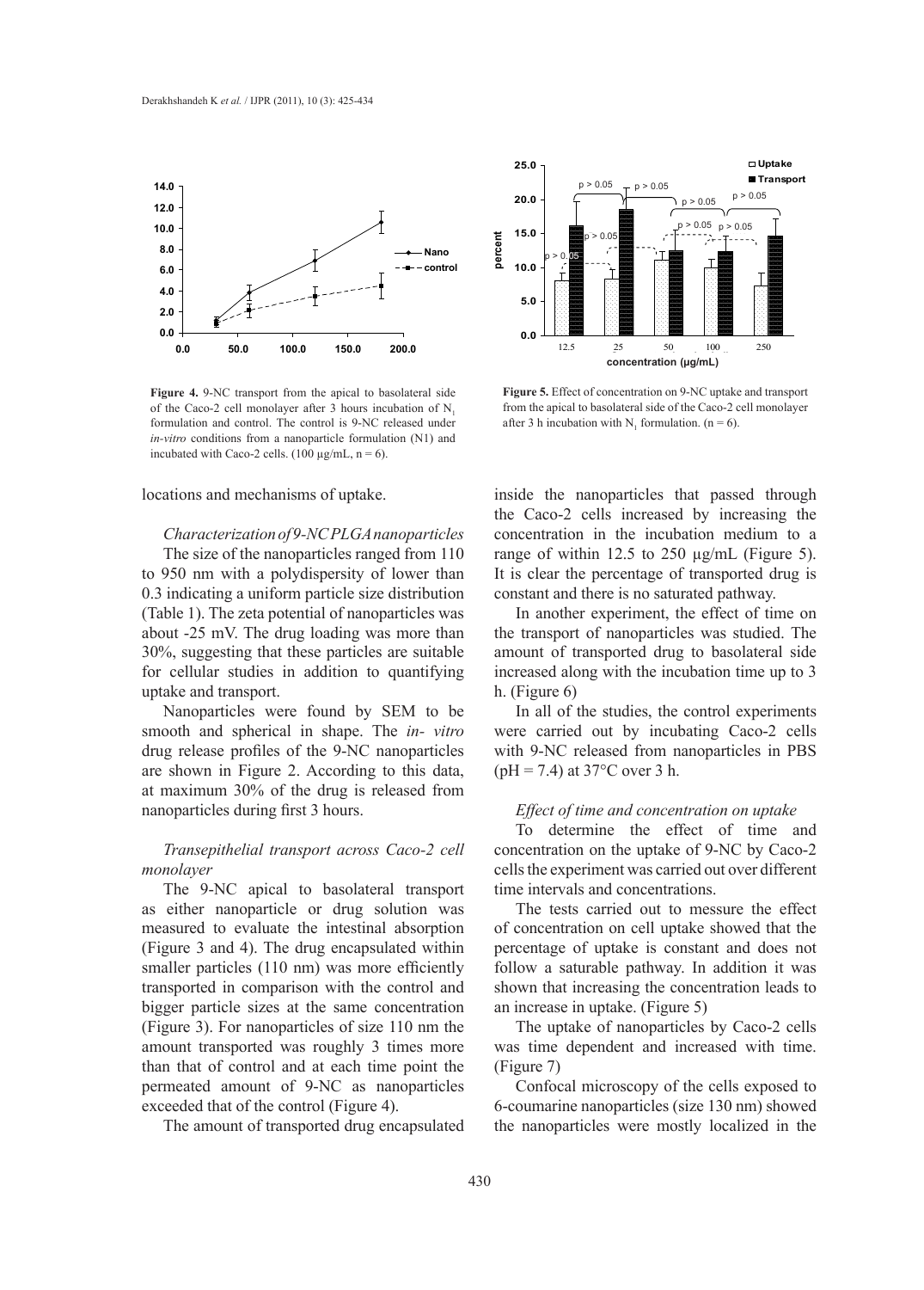

Figure 6. Effect of incubation time of nanoaprticles (N, formulation) on 9-NC transport from the apical to the basolateral side of the Caco-2 cell monolayer. (100 $\mu$ g/mL, n = 6).

cell membrane and could not enter within the cells. (Figure 8)

# **Discussion**

As the closed, active lactone ring is a structural requirement for the effective biologic activity of camptothecins, many researchers have investigated various modifications in an effort to promote lactone stability (37-41).

Discovery of lactone stabilization through lipid bilayer partitioning has led to the design of more lipophilic analogues in order to promote partitioning of these agents into the lipid bilayers of erythrocytes and protect the lactone from hydrolysis.

*In-vitro* and *in-vivo* preclinical studies suggest that the protracted administration of low doses of camptothecin analogues produces better antitumor activity than the less frequent administration of higher doses (41-43). Therefore, oral administration of 9-NC could mimic the protracted schedule and maximize patient convenience. However, the optimal oral dose and schedule are currently uncertain. In addition, oral administration of these analogues has been characterized by extensive inter and intra patient variability in bioavailability (41- 43). At individual doses, there was a 4 to 16 fold variability in 9-NC exposure among different patients and there was no relationship between the dose and  $AUC_{0.24h}$  (41-43).

Recent studies showed that the encapsulation



Figure 7. Effect of incubation time of nanoparticles (N<sub>1</sub> formulation) on 9-NC uptake by Caco-2 cells. The control is 9-NC released under *in-vitro* conditions from a nanoparticle formulation (N1) and incubated with Caco-2 cells. (100 µg/mL,  $n = 6$ ).

of these drugs in biodegradable nanoparticles was proposed as an alternative method to increase their oral bioavailability and lower variability in pharmacokinetic parameters (15-18). In a previous study, we evaluated the *in-vitro* cytotoxicity and *in-vivo* pharmacokinetic parameters of 9-NC loaded PLGA nanoparticles in rats. The results showed a significant improvement in the efficacy of the prepared carrier in the retention of 9-NC in both forms of the lactone and the total lactone and carboxylate form (44).

In the present study we investigated the potential of a new developed carrier for improving the intestinal transport of 9-NC by using a Caco-2 monolayer as an efficient *in-vitro* model.

The effect of incubation time, concentration and size of nanoparticles on 9-NC transport and uptake by Caco-2 cell was evaluated. For visualizing the interaction of the drug and the cell, coumarine nanoparticles were used. The cells were viewed and imaged under a confocal laser scanning microscope.

The results of the confocal microscopy, nonsaturable transport and uptake of nanoaparticles in various concentraions suggests that passive diffusion is predominant mechanism of uptake for this drug.

These results are in accordance with the Manisha and Labhasetwar data (36) obtained by studying the uptake of PLGA microparticles in various sizes  $(0.1, 1, 10 \,\mu\text{m})$  with the Caco-2 cell monolayer. Their results demonstrated that the Caco-2 cell microparticle uptake significantly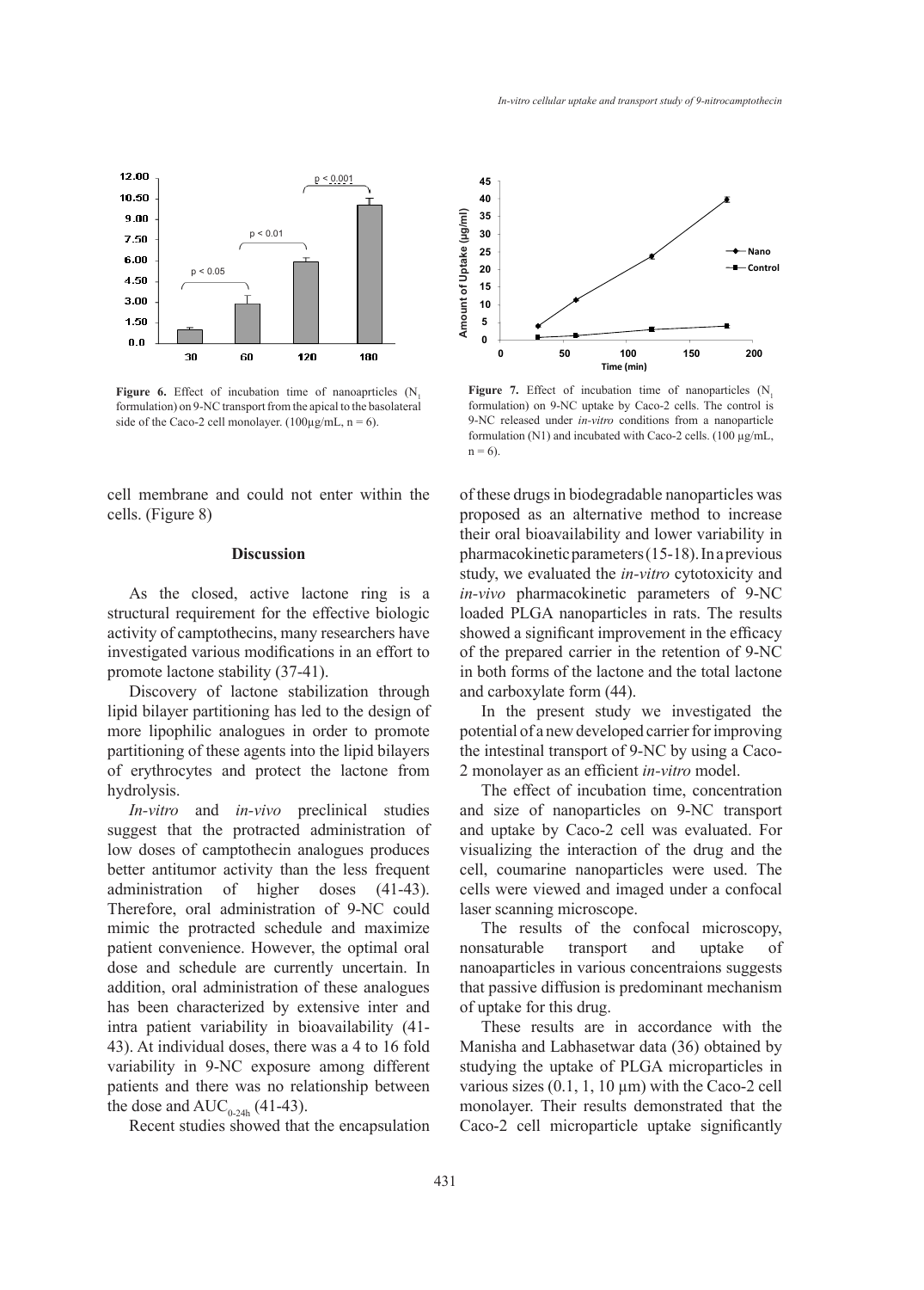

**Figure 8.** Confucian laser scanning microscopy: Interaction of 6-coumarine nanoparticles with the Caco-2 cell membrane (right), plain and intact Caco-2 cell (left).

depends on the diameter of the carrier, as the uptake of 0.1 µm diameter nanoparticles was roughly 2.5 fold greater than that of the 1µm particles and 6 fold greater than the 10  $\mu$ m diameter microparticles (36).

In a study on a novel chitosan nanoparticle, the confocal laser scanning microscopy observations confirmed that the nanoparticles were able to open the tight junctions between Caco-2 cells and allowed for the transport of nanoparticles via the paracellular pathways (36).

According to Win and Feng, particle surface coating in addition to particle size could affect the cellular uptake of nanoparticles (45). Their results illustrated that PLGA nanoparticles have a significantly higher level of cellular uptake compared with polystyrene nanoparticles. An observed plateau effect for the cellular uptake efficiency against the nanoparticle concentration or the cell incubation time suggested that the cellular uptake of the polymeric nanoparticle is saturable. The results demonstrated that nanoparticles of biodegradable polymers of small enough size and with appropriate surface coating may have great potential for being utilized as a means of orally delivering anticancer drugs as well as other therapeutic agents (45, 46).

In another study the cytotoxicity of doxorubicin, a P-gp substrate, incorporated into biodegradable polycyanoacrylate nanospheres was investigated in resistant cell lines (14). It was

observed that cellular uptake was higher when doxorubicin was loaded into nanospheres. The cell uptake kinetics of doxorubicin nanoparticles was unchanged in the presence of cytochalasin B, an endocytosis inhibitor. Furthermore, efflux studies showed a similar profile for the drug for both the nanoparticulate and free forms. They suggested that nanoparticles did not enter the cell (14).

Our present investigation also showed that nanoparticles did not enter the cell, as such the higher transport of 9-NC using the nanoparticle formula may be explained by a local delivery of the drug in high concentration close to the cell membrane following the degradation of the polymeric carrier. Such a local microconcentration of 9-nitrocamptothecin was believed to be able to saturate P-gp, which in turn could overcome the P-gp mediated efflux of the drug.

Moreover, the increased stability of 9-nitrocamptothecin within the acidic microclimate of the PLGA polymeric matrix and therefore higher percentage of the lactone form of the drug that is more lipophilic than the related carboxylic form could result in increased diffusion and may well have facilitated the diffusion of 9-NC across the cell membrane (47). Prior data indicated a closed α-hydroxylactone ring is important for the passive diffusion of these drugs into cancer cells and for successful interaction with topo I (39-41).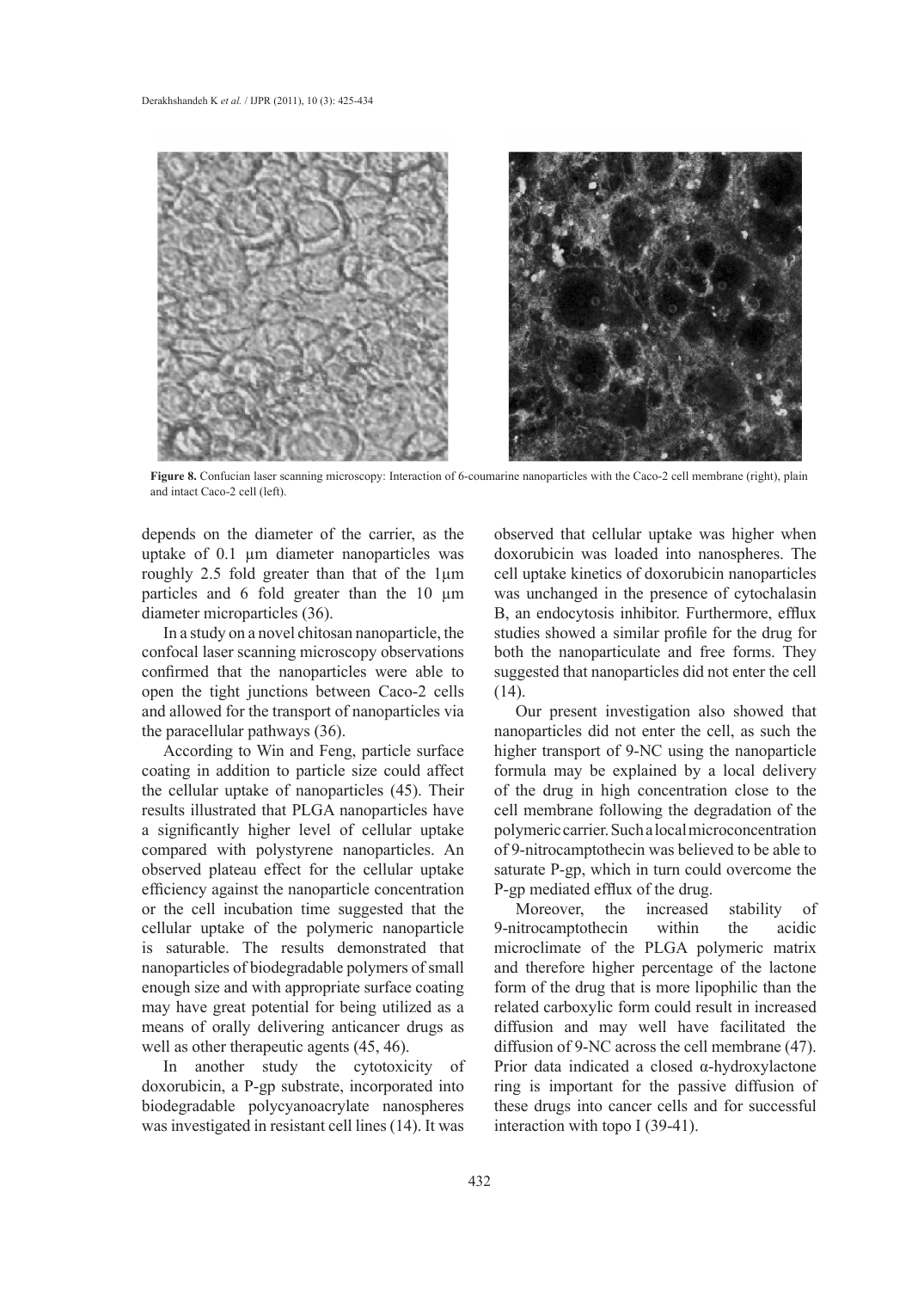The particles did not alter TEER over a 3 h period, demonstrating the lack of a paracellular component in the transport of PLGA particles. Confocal microscopy studies along with a lack of an effect on TEER support a transcellular uptake mechanism. However, more detailed mechanistic studies would need to be carried out to establish the uptake mechanism.

# **Conclusion**

To surmise, the transported amount of 9-NC loaded PLGA nanoparticles across Caco-2 monolayer was size dependent. The nanoparticles consisting of the smallest diameter (110 nm), showed significantly greater transport compared to those larger in size. The transport as well as the uptake of nanopartcles was independent of concentration. Transport increased by increasing the incubation time indicating the lack of a saturable transport process. The increased transport in the amount of 9-NC nanoparticles through the epithelial cells along with the sustained release characteristics of this labile drug indicate that PLGA nanoparticles may be considered as a promising carrier system for the oral administration of lipophilic anticancer drugs such as 9-nitrocamptothecin.

## **Acknowledgments**

The authors would like to thank the Department of Pharmaceutics, School of Pharmacy, University of Florida and the corresponding author gratefully thanks Prof. Hochhaus for his helpful assistance.

#### **References**

- Garcia-Carbonero R and Supko GS. Current (1) perspectives on the clinical experience, pharmacology, and continued development of the camptothecins. *Clinical Cancer Res.* (2002) 8: 641-61.
- (2) Gerrits CJH, Jonge MJA, Scgellens JHM, Stoter G and Verweij J. Topoisomerase I inhibitors: the relevance of prolonged exposure for present clinical development. *Br. J. Cancer* (1997) 67: 952-62.
- (3) Iyer L and Ratain MJ. Clinical pharmacology of camptothecins. *Cancer Chemother. Pharmacol*. (1998) 42: S31-S34.
- Stehlin JS, Giovanella BC, Natelson EA, de Ipolyi PD, (4) Coil D, Davis B, Wolk D, Wallace P and Trojacek A.

A study of 9-nitrocamptothecin (RFS-2000) in patients with advanced pancreatic cancer*. Int. J. Oncol*. (1999) 14: 821-31.

- Fassberg J and Stella VJ. A kinetic and mechanistic (5) study of the hydrolysis of camptothecin and some analogues. *J. Pharm. Sci.* (1992) 81: 676-84.
- Liu LF, Duann P, Ching-Tai L, D›Arpa P and Wu J. (6) Mechanism of action of camptothecins. *Ann. NY Acad. Sci*. (1996) 803: 45-9.
- (7) Houghton PJ, Stewart CF, Zamboni WC, Thompson J, Luo X and Danks MK. Schedule-dependent efficacy of camptothecins in models of human cancer. *Ann. NY Acad. Sci*. (1996) 803: 188-201.
- Pommier Y, Gupta M, Valenti M and Nieves-neira W. (8) Cellular resistance to camptothecins. *Ann. NY Acad. Sci*. (1999) 803: 60-73.
- Zhong DF, Li K, Xu JH, Du Y and Zhang YF. (9) Pharmacokinetics of 9-nitro-20(S)-camptothecin in rats. *Acta Pharmacol. Sin.* (2003) 24: 256-62
- $(10)$  Brannon-Peppas L. Recent advances on the use of biodegradable microparticles and nanoparticles in controlled drug delivery. *Int. J. Pharm*. (1995) 116: 1-9.
- Labhasetwar V. Nanoparticles for drug delivery. (11) *Pharm. News* (1997) 4: 28-31.
- (12) Moghimi SM, Hunter AC and Murray JC. Longcirculating and target specific nanoparticles: theory and practice. *Pharmcol. Rev.* (2001) 53: 283-318.
- Panyam J and Labhasetwar V. Biodegradable (13) nanoparticles for drug and gene delivery to cells and tissue. *Adv. Drug Deliv. Rev*. (2003) 55: 329-47.
- $(14)$  Brigger I, Dubernet C and Couvreur P. Nanoparticles in cancer therapy and diagnosis. *Adv. Drug Deliv. Rev.* (2002) 54: 631-51.
- (15) Drummond DC, Meyer O, Hoong K, Kirpotin DB and Papahadjopoulos D. Optimizing liposomes for delivery of chemotherapeutic agents to solid tumors. *Pharmacol. Rev*. (1999) 51: 691-744.
- (16) Onishi H and Machida Y. Antitomur properties of irinotecan-containing nanoparticles prepared using poly (DL-lactic acid) and poly (ethylen glycol)-blockpoly (propylene glycol)-block-poly (ethylene glycol). *Biol. Pharm. Bull*. (2003) 26: 116-19.
- $(17)$  Zhang L, Hu Y, Jiang X, Yang C, Lu W and Yang YH. Camptothecin derivative-loaded poly (caprolactoneco-lactide)-b–PEG-b-poly(caprolactone-co-lactide) nanoparticles and their distribution in mice. *J. Control. Release* (2004) 96: 135-48.
- $(18)$  Chen H and Lamger R. Oral particulate delivery: status and future trends. *Adv. Drug Deliver. Rev*. (1998) 34: 339-50.
- $(19)$  Ponchel G and Irache J-M. Specific and non-specific bioadhesive particulate systems for oral delivery to the gastrointestinal tract. *Adv. Drug Deliver. Rev*. (1998) 334: 191-219.
- (20) Gan LS and Thakker DR. Application of the Caco-2 model in the design and development of orally active drugs: elucidation of biochemical and physical barriers posed by the intestinal epithelium. *Adv. Drug Deliver. Rev*. (1997) 23: 77-98.